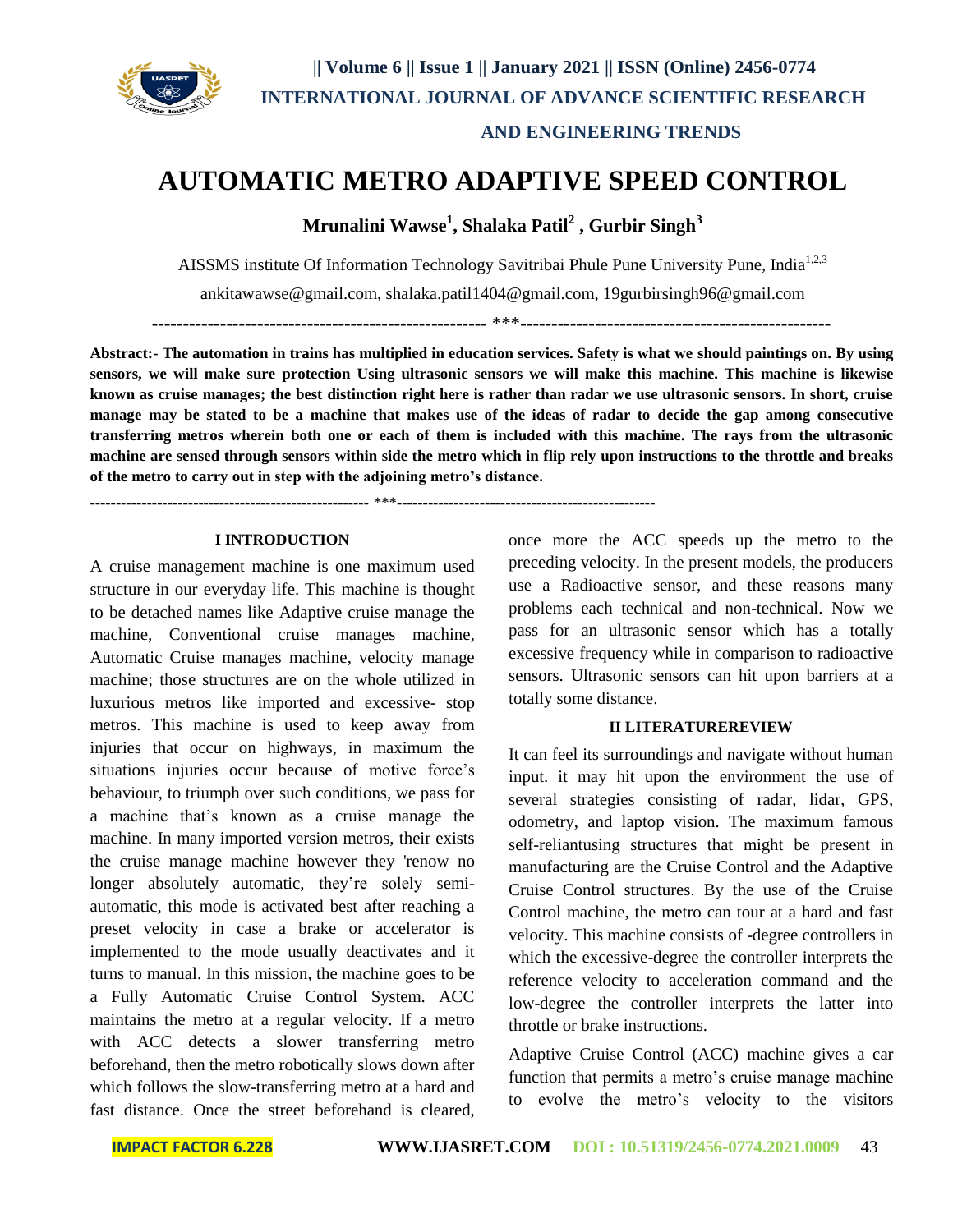

'surroundings, for this reason contributing to decreased visitors 'injuries, thereby enhancing visitors waft. The ACC reduces the using burden of the motive force by controlling the acceleration and deceleration of the metro, preserving hard and fast velocity to keep away from a crash, main to development in using stability. California Partners for Advanced Transit and Highways (PATH) have performed stepped forward metrofollowing overall performance, the use of metro-metro cooperation in 8absolutelyautomatic metros the use of wi-fi communiqué. The Safe Road Trains for the Environment (SARTRE) European Union mission has evolved digital trains of metros wherein the main metro with an expert motive force takes obligation for every platoon. The extension of the commercially to be had adaptive cruise manage (ACC) machine towards the cooperative ACC (CACC) machine ends in an excessive capacity to enhance visitor swaft potential and smoothness, lowering congestion on highways. The CACC machine makes use of wi-fi communiqué because of which capacity chance conditions may be detected earlier, to assist keep away from crashes and, additionally greater massive and depend able statistics approximately different metros' motions are a massed to enhance metro manage overall performance. Also, there are numerous demanding situations in an ACC machine that should be addressed soon. One of the maximum crucial problems discovered amongst drivers with inside the ACC machine is their in capability to evolve to converting using conduct amongst drivers.

As using conduct alternate amongst drivers and additional time with inside the ACC machine, a clever ACC machine ought to adapt to unique using conduct. Otherwise, a motive force could interfere even in conditions that ACC can manage. The current ACC structures do not forget the not unusual place using addiction amongst drivers however for higher consequences efforts, should be taken to comprise the character using addiction in ACC structures. Reinforcement gaining knowledge of method, consisting of supervised adaptive dynamic programming and supervised reinforcement gaining

## **AND ENGINEERING TRENDS**

knowledge of has been followed to cope with such trouble. Moon categorized using conditions into safe, caution, and threatening modes the use of a caution index and the time-to-collision, then the unique manage method became followed relying on those modes, and for this reason, the equal overall performance as manual-using became obtained. Model predictive management became used to layout the ACC machine with the targets of consolation, gas economy, protection. A novel adaptive ultimate manage method primarily based totally on Q-feature has been proposed to cope with the trouble because the using conduct

system uses wireless communication as a result of which potential risk situations can be detected earlier, to help avoid crashes and in addition a more extensive and reliable information about other metros' motions is gathered to improve metro control performance. In addition, there are various challenges in an ACC system which must be addressed soon. One of the most important issues observed among drivers in ACC system is their inability to adapt to changing driving habit among drivers.

As driving habits change among drivers and over time in the ACC system, an intelligent ACC system should adapt to different driving habits. Otherwise a driver would intervene even in situations that ACC is able to manage. The existing ACC systems considers the common driving habit among drivers but for better results efforts, must be taken to incorporate the individual driving habit in ACC systems. Reinforcement learning method, such as supervised adaptive dynamic programming and supervised reinforcement learning has been adopted to address such problem. Moon categorized driving situation into safe, warning and dangerous modes using warning index and the time-to-collision, then the different control strategy was adopted depending on these modes and hence a same performance as manual-driving was obtained. Model predictive control was used to design the ACC system in with the objectives of comfort, fueleconomy, safety. A novel adaptive optimal control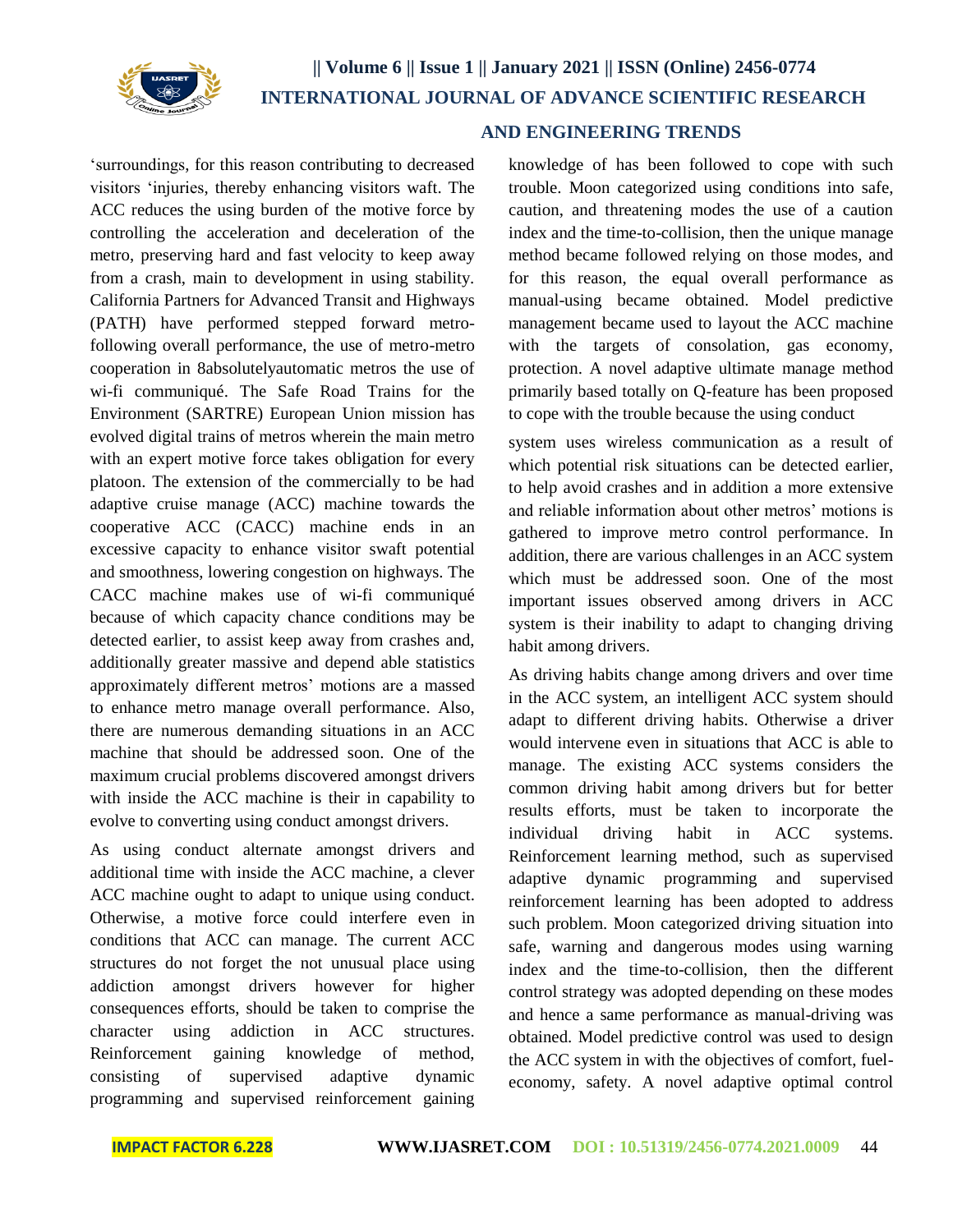

 **AND ENGINEERING TRENDS**

approach based on Q-function has been proposed to address the problem as the driving habits

#### **III METHODOLOGY**

A. This mission proposes a machine this is to robotically hit upon the metro at the song the use of the ultrasonic sensors

B. Indicating approximately of the song visitors and visitor's cognition.

C. Avoid collision.

D. This mission proposes that the motive force is relieved from the assignment of metro acceleration, deceleration, and braking in congested traffics. A distinctly responsive visitors machine that adjusts itself to keep away from injuries may be involved

## **IV FUTURE WORK**

The dependable clever motive force help structures and protection caution structures are nonetheless protracted manner to pass. However, like computing power, sensing capabilities, and wi-fi connectivity for metros(metro) hastily increases, the idea of assisted using and proactive protection caution is rushing toward truth. As the era improves, a metro turns in to only a laptop with tires. Driving on roads could be much like browsing the Web: there could be visitors' congestion however no accidents or fatalities. Advanced motive force assistant structures and new sensing technology may be distinctly beneficial, alongside a big frame of paintings on automatic metros. These findings advocate that the studies into self-reliant metros in the ITS discipline is a short-time period truth and a promising studies place and those consequences represent the place to begin for destiny developments. Some of the tips toward extension and/or destiny associated works are diagnosed and are summarized below: New sensory structures and sensory fusion are to be explored to plug extra statistics into the managed machine. This painting may be prolonged to consist of unique maneuvers to make the using machine able to cope with all user environments. Future problems may additionally consist of a set of rules for the self-reliant formation of cooperative using. Thus, with the present

day and developing focus of the significance of security, sincere metro self-reliant structures may be deployed in some years.

#### **V CONCLUSION**

The accidents caused by trains are life taking. The researchers of Intelligent Metros Initiative in USA and the Ertico program of Europe are working on technologies that may ultimately lead to metros and trains that are wrapped in a cocoon of sensors with a 360 -degree view of their surroundings. It will probably take decades, but metro accidents may eventually become as rare as plane accidents are now, even though the road laws will have to be changed, up to an extent since the non-human part of the metro controlling will become predominant.

#### **REFERENCES**

1. ―Towards Fully Autonomous Driving: Systems and Algorithms‖ Jesse Levinson, Jake Askeland, Jan Becker, Jennifer Dolson, David Held, Soeren Kammel, J. Zico Kolter, Dirk Langer, Oliver Pink, Vaughan Pratt, Michael Sokolsky, Ganymed Stanek, David Stavens, Alex Teichman, Moritz Werling, and Sebastian Thrun, Intelligent Metros Symposium (IV), IEEE (2011).

2. ―Cooperative Adaptive Cruise Control in Real Traffic Situations‖, Vicente Milanés, Steven E. Shladover, John Spring, Christopher Nowakowski, Hiroshi Kawazoe, and Masahide Nakamura, IEEE transactions on intelligent transportations systems, Volume 15, No. 1, February(2014).

3. ―Adaptive Optimal Control for the Uncertain Driving Habit Problem in Adaptive Cruise Control System‖, ZHAO Dongbin, XIA Zhongpu, The State Key Laboratory of Management and Control of Complex Systems, Institute of Automation, Chinese Academy of Science, Beijing, CHINA, July (2013).

4. ―Driving the Self-Driving Metro Expanding the Technological Design Horizon‖, Pascale-L. Blyth1, Miloš N. Mladenović1, Bonnie A. Nardi2, Norman M. Su3,Hamid R. Ekbia31Department of Civil and Environmental Engineering Aalto University,